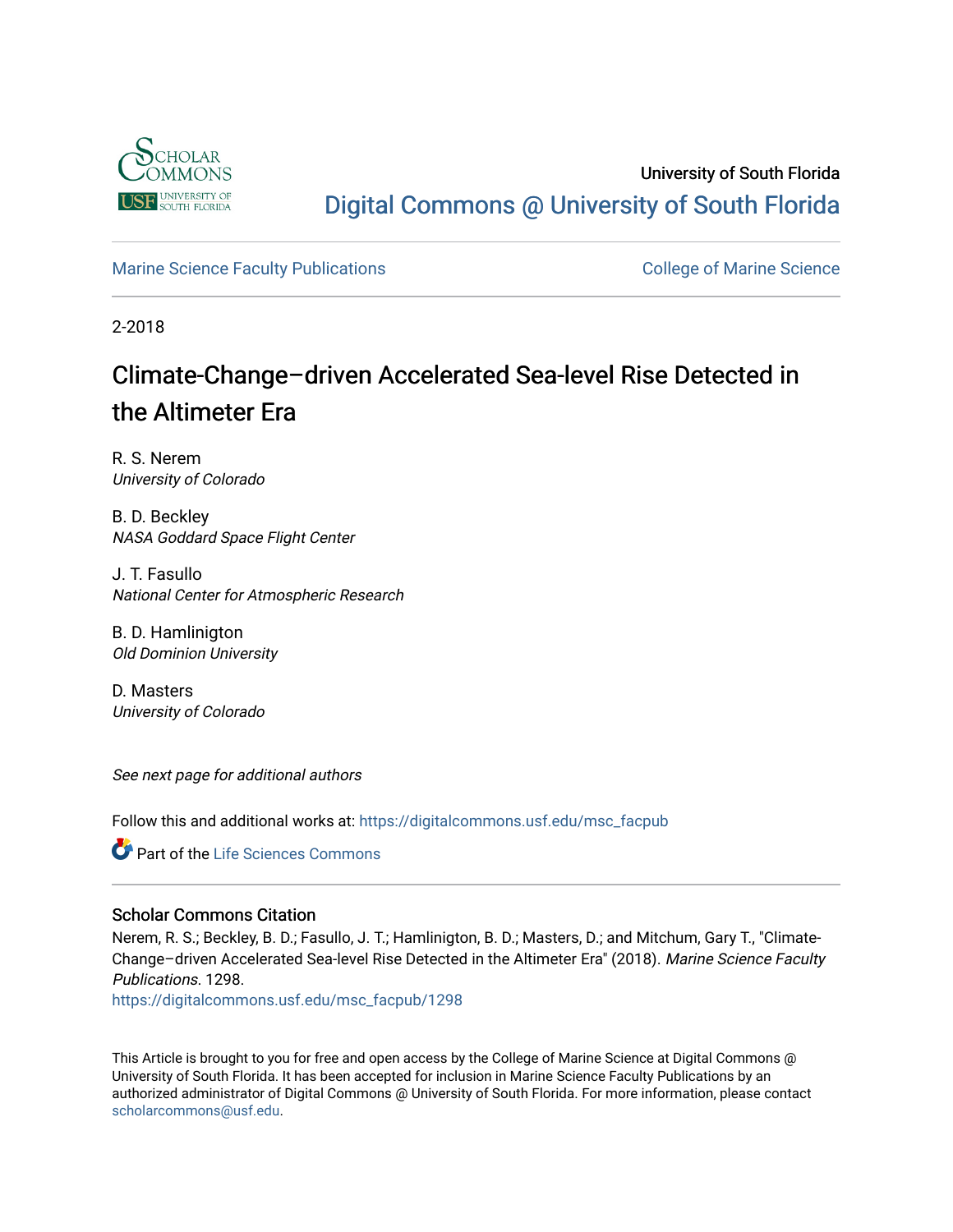## Authors

R. S. Nerem, B. D. Beckley, J. T. Fasullo, B. D. Hamlinigton, D. Masters, and Gary T. Mitchum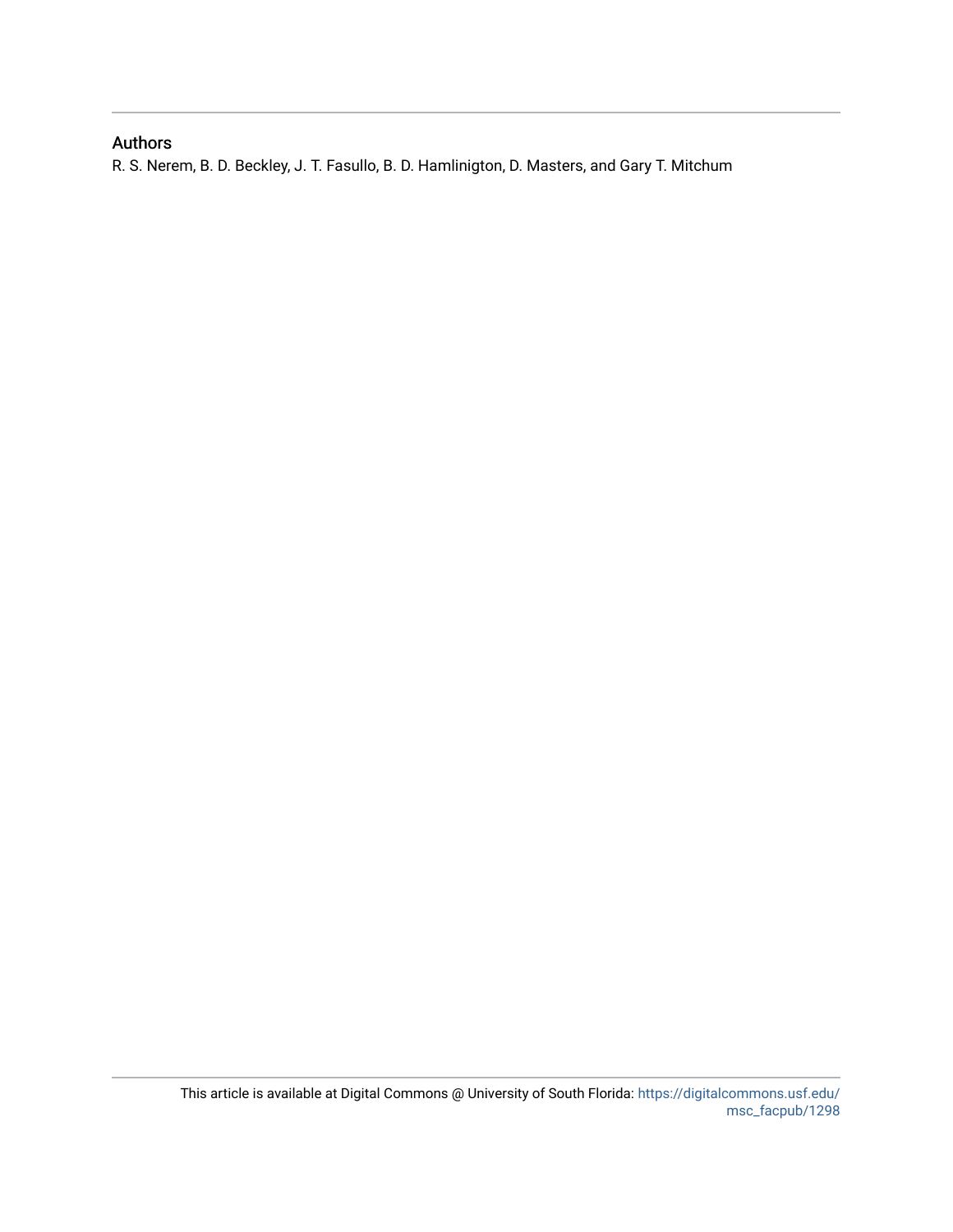

# Climate-change–driven accelerated sea-level rise detected in the altimeter era

### R. S. Nerem<sup>a, 1</sup>, B. D. Beckley<sup>b</sup>, J. T. Fasullo<sup>c</sup>, B. D. Hamlington<sup>d</sup>, D. Masters<sup>a</sup>, and G. T. Mitchum<sup>e</sup>

<sup>a</sup>Colorado Center for Astrodynamics Research, Ann and H. J. Smead Aerospace Engineering Sciences, Cooperative Institute for Research in Environmental<br>Sciences, University of Colorado, Boulder, CO 80309; <sup>b</sup>Stinger Ghaffar South Florida, St. Petersburg, FL 33701

Edited by Anny Cazenave, Centre National d'Etudes Spatiales, Toulouse, France, and approved January 9, 2018 (received for review October 2, 2017)

Using a 25-y time series of precision satellite altimeter data from TOPEX/Poseidon, Jason-1, Jason-2, and Jason-3, we estimate the climate-change–driven acceleration of global mean sea level over the last 25 y to be 0.084  $\pm$  0.025 mm/y<sup>2</sup>. Coupled with the average climate-change–driven rate of sea level rise over these same 25 y of 2.9 mm/y, simple extrapolation of the quadratic implies global mean sea level could rise 65  $\pm$  12 cm by 2100 compared with 2005, roughly in agreement with the Intergovernmental Panel on Climate Change (IPCC) 5th Assessment Report (AR5) model projections.

sea level | acceleration | climate change | satellite altimetry

Satellite altimeter data collected since 1993 have measured a<br>rise in global mean sea level (GMSL) of ∼3 ± 0.4 mm/y (1, 2), resulting in more than 7 cm of total sea-level rise over the last 25 y. This rate of sea-level rise is expected to accelerate as the melting of the ice sheets and ocean heat content increases as greenhouse gas concentrations rise. Acceleration of sea-level rise over the 20th century has already been inferred from tide-gauge data (3–5), although sampling and data issues preclude a precise quantification. The satellite altimeter record of sea-level change from TOPEX/Poseidon, Jason-1, Jason-2, and Jason-3 is now approaching 25 y in length, making it possible to begin probing the record for climate-change–driven acceleration of the rate of GMSL change (6). Unlike tide-gauge data, these retrievals sample the open ocean and allow for precise quantitative statements regarding global sea level. However, detecting acceleration is difficult because of  $(i)$  interannual variability in GMSL largely driven by changes in terrestrial water storage (TWS)  $(7-9)$ ,  $(ii)$  decadal variability in TWS  $(10)$ , thermosteric sea level, and ice sheet mass loss (11) that might masquerade as a long-term acceleration over a 25-y record, (iii) episodic variability driven by large volcanic eruptions  $(12)$ , and  $(iv)$  errors in the altimeter data, in particular, potential drifts in the instruments over time (13). With careful attention to each of these issues, however, a preliminary satellite-based estimate of the climate-change–driven acceleration of sea-level rise can be obtained. This estimate is useful for understanding how the Earth is responding to warming, and thus better informs us of how it might change in the future.

The satellite altimeter record of GMSL is shown in Fig. 1 (14). These data reflect a recent update to the TOPEX measurements discussed in ref. 15 following earlier empirical work by refs. 16 and 17. The acceleration obtained by fitting a quadratic to this updated 25-y record is  $0.097$  mm/y<sup>2</sup>. As described in ref. 12, the eruption of Mount Pinatubo in 1991 caused a decrease in GMSL just before the launch of TOPEX, followed by a slow recovery that resulted in an apparent deceleration of sea level of  $-0.02 \pm 0.01$  mm/y<sup>2</sup> over the 25-y record. To isolate the climate-change–driven acceleration, we remove this effect (Fig. 1), which increases the acceleration of the adjusted GMSL record from 0.097 to 0.117 mm/ $y^2$ .

There is considerable interannual variability in the GMSL time series due to changes in TWS, mainly driven by El Niño Southern Oscillation (ENSO) effects (7–9). We use a multivariable empirical orthogonal function (EOF) analysis to isolate the ENSO effects (Fig. 2) and remove them from the GMSL curve. This reduces the GMSL

acceleration estimate by  $0.033$  mm/y<sup>2</sup>, resulting in a final "climatechange-driven" acceleration of 0.084 mm/y<sup>2</sup>. Climate-change-driven in this case means we have tried to adjust the GMSL measurements for as many natural interannual and decadal effects as we can to try to isolate the longer-term, potentially anthropogenic, acceleration–– any remaining effects are considered in the error analysis.

We also must consider the impact of errors in the altimeter measurements, especially instrument drift. To assess instrument drift, we examine sea-level differences between altimetry and tide gauges (13) over time. This technique has been used for the last two decades to assess the instrument drift, but not to assess errors in GMSL acceleration estimates. Fig. 3 shows a time series of these differences. Using an AR1 noise model, we find that these differences imply a  $1\sigma$  uncertainty in the acceleration of the instrument drift of 0.011 mm/y<sup>2</sup>.

Finally, we must also consider the impact of decadal variability in GMSL on acceleration estimates derived from a 25-y record. While estimates of the impact of decadal variability on the 25-ylong time series are difficult to obtain (18), satellite altimetry is far less sensitive to decadal variability than tide-gauge measurements (19) because of its superior global coverage. Estimates of decadal variability from tide-gauge data (18) are uncertain due to their poor geographic sampling and other effects, so estimates must be assembled from measurements of the contributions to GMSL including TWS (10), the cryosphere (11), and thermosteric sea-level change (20). We have removed most of the impact of changes in TWS, but allow  $0.01$ -mm/y<sup>2</sup> residual impact on the acceleration (based on ref. 10). Estimates of the decadal variability in ice sheet mass loss (11) suggest the impact on acceleration estimates is  $\sim$ 0.014 mm/y<sup>2</sup> for a 25-y time series, in the absence of rapid dynamical changes in the ice sheets. The impact of decadal variability in thermosteric sea level was estimated at  $0.01 \text{ mm/s}^2$  using a control run for the National Center for Atmospheric Research

### **Significance**

Satellite altimetry has shown that global mean sea level has been rising at a rate of  $\sim$ 3  $\pm$  0.4 mm/y since 1993. Using the altimeter record coupled with careful consideration of interannual and decadal variability as well as potential instrument errors, we show that this rate is accelerating at 0.084  $\pm$  0.025 mm/y<sup>2</sup>, which agrees well with climate model projections. If sea level continues to change at this rate and acceleration, sea-level rise by 2100 (∼65 cm) will be more than double the amount if the rate was constant at 3 mm/y.

Author contributions: R.S.N. designed research; R.S.N., B.D.B., J.T.F., B.D.H., D.M., and G.T.M. performed research; R.S.N., B.D.B., J.T.F., B.D.H., D.M., and G.T.M. analyzed data; and R.S.N., B.D.B., J.T.F., B.D.H., D.M., and G.T.M. wrote the paper.

The authors declare no conflict of interest.

This article is a PNAS Direct Submission.

This open access article is distributed under [Creative Commons Attribution-NonCommercial-](https://creativecommons.org/licenses/by-nc-nd/4.0/)[NoDerivatives License 4.0 \(CC BY-NC-ND\)](https://creativecommons.org/licenses/by-nc-nd/4.0/).

<sup>1</sup>To whom correspondence should be addressed. Email: [nerem@colorado.edu.](mailto:nerem@colorado.edu)

Published online February 12, 2018.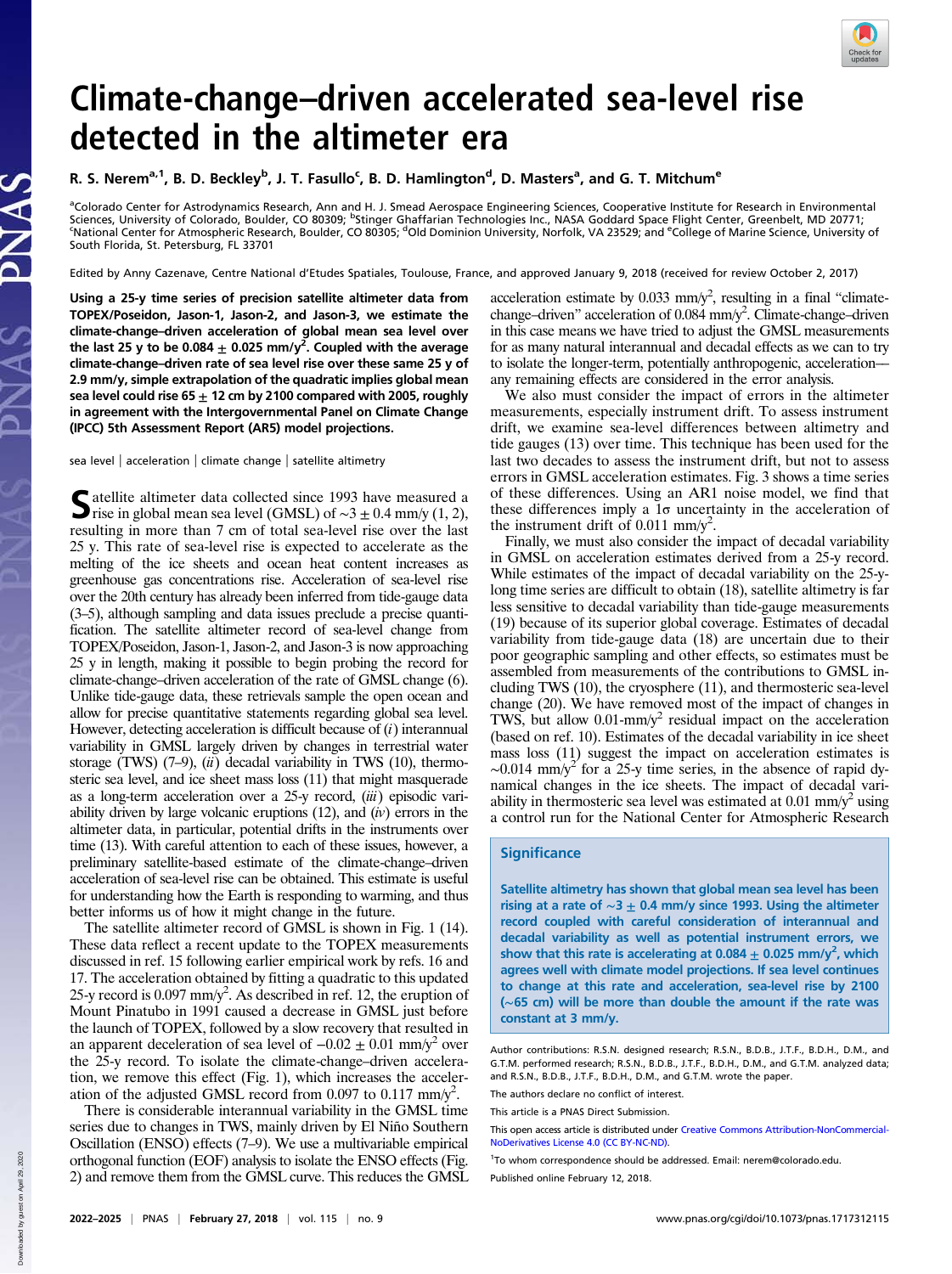

Fig. 1. GMSL from the adjusted processing of ref. 15 (blue) and after removing an estimate for the impacts of the eruption of Mount Pinatubo (12) (red), and after also removing the influence of ENSO (green), fit with a quadratic (black). The acceleration (0.084 mm/y<sup>2</sup>) is twice the quadratic coefficient.

(NCAR) Large Ensemble (LE) (21). We also include an estimate from the NCAR LE of the impact of decadal variability in precipitable water in the atmosphere, which can impact GMSL. Therefore, a conservative estimate of the total impact of decadal variability on our acceleration estimate is the root sum square (RSS) of these contributions, which is  $0.017$  mm/y<sup>2</sup>.

Table 1 shows a summary of the different error estimates. The final error estimate for the climate-change–driven GMSL acceleration is the RSS of the measurement errors  $(0.011 \text{ mm/y}^2)$ , the error in the Pinatubo correction  $(0.01 \text{ mm/y}^2)$ , the error in the ENSO correction  $(0.01 \text{ mm/y}^2)$ , and the errors due to decadal variability (0.017 mm/y<sup>2</sup>). Their joint consideration yields a final acceleration estimate of  $0.084 \pm 0.025$  mm/y<sup>2</sup>.

We can perform an approximate validation of the altimeter-based GMSL acceleration estimate by examining other satellite and in situ



Fig. 2. ENSO GMSL correction (blue) compared with detrended GMSL (red, Pinatubo effects removed).



Fig. 3. Differences between altimeter and tide gauge observed sea level used to estimate the error in the acceleration estimate (13).

measurements of the components that contribute to the GMSL acceleration. The Gravity Recovery and Climate Experiment (GRACE) mission provides estimates of the cryospheric contributions to the acceleration of sea-level rise, including Greenland, Antarctica, and small ice caps and mountain glaciers (22), although these measurements only start in 2002. As shown in Table 2, Greenland and Antarctica account for most of the observed GMSL acceleration (6). The acceleration of thermosteric sea level was determined from an update to ref. 23. The thermosteric acceleration is small compared with the ice sheets, but on par with the acceleration from mountain glaciers and small ice caps.

Table 2 summarizes estimates of the contribution of these components to the acceleration of GMSL. While the time periods are shorter than covered by the altimetry record, they provide a rough validation of the altimeter-based acceleration estimate. Shortening the altimeter record to match GRACE increases the acceleration, but also significantly increases the error bar. The main consequence of the shorter time periods is the potential influence of interannual and decadal variability. Nevertheless, the agreement between the climate-change–driven acceleration (adjusted for ENSO and Pinatubo effects) observed from 25 y of satellite altimetry and independent acceleration estimates from the components contributing to GMSL is quite good.

Our estimate of the 25-y GMSL acceleration is  $0.084 \pm$ 0.025 mm/y<sup>2</sup> (1 $\sigma$ ) after removing the Pinatubo effect and accounting for the impact of ENSO variations. The probability that the acceleration is actually zero is less than 1%. The error includes both the altimeter drift error and the impact of decadal variability.

#### Table 1. Components of acceleration error (1σ)

| Error                            | Source                       | Acceleration<br>error, $mm/v^2$ |
|----------------------------------|------------------------------|---------------------------------|
| Altimeter measurement<br>errors  | Tide-gauge validation        | 0.011                           |
| Decadal variability              | Cryosphere (11)              | 0.014                           |
|                                  | TWS (NCAR LE)                | 0.0054                          |
|                                  | Thermosteric (NCAR LE)       | 0.0075                          |
|                                  | Precipitable water (NCAR LE) | 0.0013                          |
| Pinatubo correction error        | <b>NCARIF</b>                | 0.01                            |
| <b>ENSO/PDO</b> correction error | Joint EOF analysis           | 0.01                            |
| Total                            | RSS                          | 0.025                           |
|                                  |                              |                                 |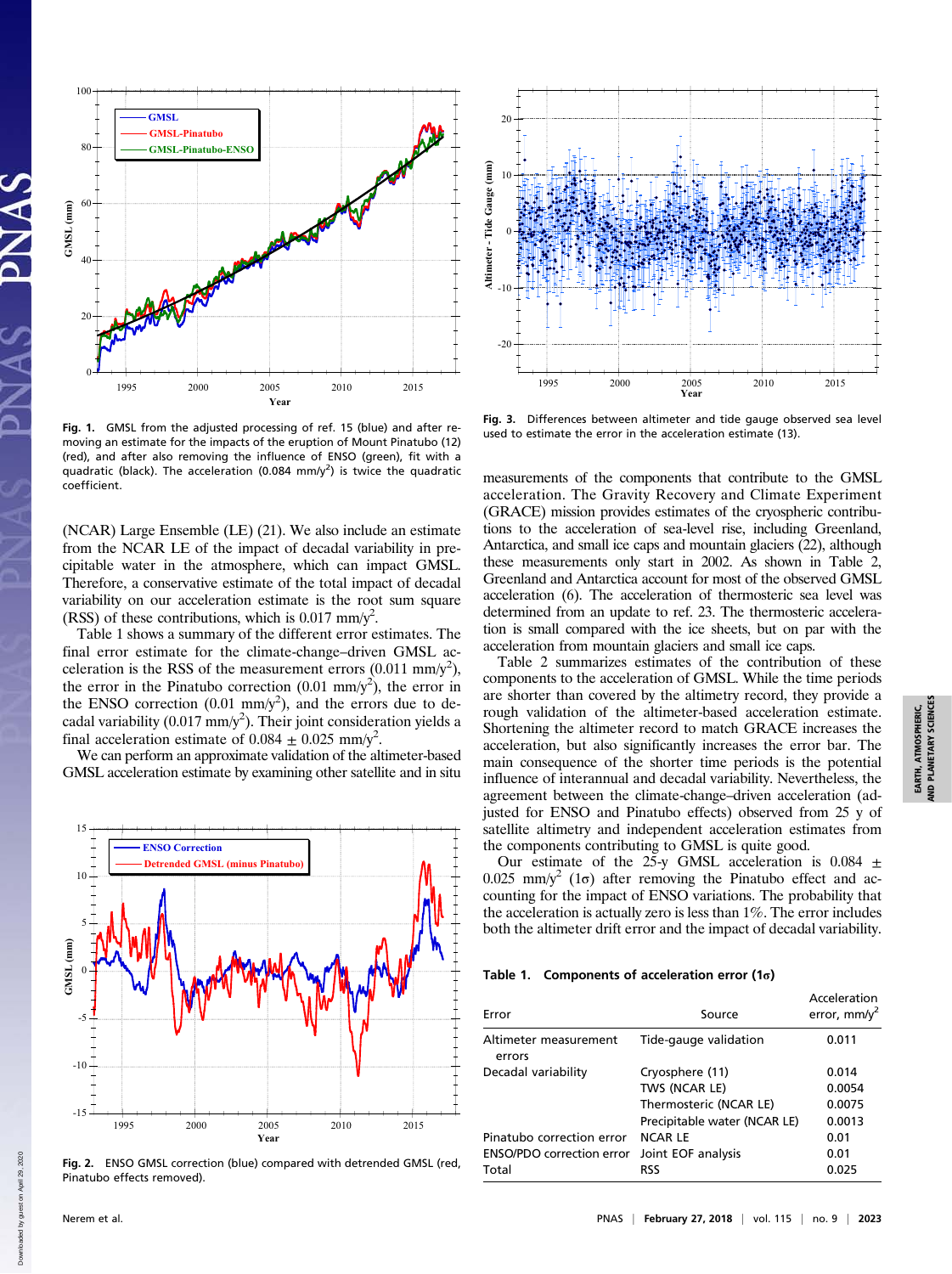| Table 2. Validation of acceleration estimate |  |  |
|----------------------------------------------|--|--|
|----------------------------------------------|--|--|

| Component                               | Time period   | Rate, mm/y; Epoch 2005.0 | Acceleration, mm/y <sup>2</sup> |
|-----------------------------------------|---------------|--------------------------|---------------------------------|
| Greenland                               | 2002.3-2017.0 | 0.66                     | 0.0236                          |
| Antarctica                              | 200.32-2017.0 | 0.19                     | 0.0332                          |
| Mountain glaciers and<br>small ice caps | 2002.3-2017.0 | 0.51                     | 0.0094                          |
| Thermosteric*                           | 1993.0-2016.0 | 1.65                     | 0.0076                          |
| Components total                        |               | 3.01                     | 0.074                           |
| Altimeter observed                      | 1993.0-2017.0 | 3.1                      | 0.097                           |
| Altimeter observed*                     | 1993.0-2017.0 | 2.9                      | 0.117                           |
| Altimeter observed <sup>†</sup>         | 1993.0-2017.0 | 2.9                      | 0.084                           |

\*Corrected for Pinatubo.

† Corrected for Pinatubo and ENSO effects (climate-change–driven acceleration).

When taken with a rate of sea-level rise of  $2.9 \pm 0.4$  mm/y (epoch 2005.0), the extrapolation of the quadratic gives  $654 \pm 119$  mm of sea-level rise by 2100 relative to 2005, which is similar to the processed-based model projections of sea level for representative concentration pathways 8.5 in the IPCC Fifth Assessment Report (24). Stated alternatively, the observed acceleration will more than double the amount of sea-level rise by 2100 compared with the current rate of sea-level rise continuing unchanged. This projection of future sea-level rise is based only on the satelliteobserved changes over the last 25 y, assuming that sea level changes similarly in the future. If sea level begins changing more rapidly, for example due to rapid changes in ice sheet dynamics, then this simple extrapolation will likely represent a conservative lower bound on future sea-level change. In contrast, few potential processes exist to suggest that this estimate is too high. Projections over shorter time frames (25, 50 y, etc.) are therefore likely more reliable, but will also be more sensitive to internal climate variability and volcanic eruptions.

#### Methods

Altimeter Data Processing. The altimeter data were processed following the recommendations set forth in ref. 15, including the latest orbits, tide models, sea-state bias models, water vapor corrections, etc. Following ref. 15, the "cal mode" correction to the TOPEX data was not applied, because the correction degraded comparisons to tide-gauge sea-level measurements, and because later investigation showed it should not have been applied in the first place. Not applying the cal-mode correction slightly increases the estimated sea-level acceleration. Measured GMSL was corrected for the effects of Glacial Isostatic Adjustment with a global model, which increased the GMSL rate by 0.25 mm/y (25).

Pinatubo GMSL Contribution. The computation of the effects of the eruption of Mount Pinatubo on GMSL using the NCAR LE of models (21) is described in ref. 12. Because this model ends in 2010, we assumed an exponential decay from 2010 to the present. This correction increases the quadratic acceleration estimate by 0.02 mm/y<sup>2</sup>. The error in this correction was estimated from the variance of the NCAR LE at 0.01 mm/y<sup>2</sup>.

Computation of the ENSO GMSL Contribution. We removed the effects of ENSO and Pacific Decadal Oscillation (PDO)-related variations on GMSL by computing a correction. This correction was computed via a joint cyclostationary empirical orthogonal function (CSEOF) analysis of altimeter GMSL, GRACE land water storage, and Argo-based thermosteric sea level from 2005 to present. The physical interpretation of these two modes is discussed in ref. 26, although here the understanding of the modal decomposition is extended through the inclusion of additional variables. The two leading CSEOF modes were subsequently projected onto the altimeter data from 1993 to present and averaged over the global ocean to arrive at what we refer to as a GMSL ENSO correction. Applying this correction reduced the quadratic acceleration value by 0.033 mm/y<sup>2</sup>. Based on the ENSO and PDO variability during the altimeter record, a positive acceleration is expected due both to the presences of two large El Niños at either end of the record and the recent shift from the positive to negative phase of the PDO. To allow for the possibility that this correction might have not removed all of the ENSO signal and also based on sensitivity tests of the decomposition, we carry an error estimate of 0.01 mm/ $y^2$  for this correction.

Calculation of Acceleration. We perform a least-squares fit of a quadratic using a time epoch of 2005.0 (the midpoint of the altimeter time series), where acceleration is twice the quadratic coefficient. All of the data were weighted equally––weighting the data based on error estimates from tide-gauge differences did not appreciably change the results.

Tide-Gauge–Based Altimeter Acceleration Error Estimate. The altimeter sealevel measurements were differenced with individual tide-gauge sealevel measurements, and then stacked and globally averaged to detect changes in the altimeter instrument behavior, assuming the tide-gauge measurements are perfect, following ref. 13. While there are overlaps between each of the four satellites in the time series, allowing instrumental biases to be determined and removed, there was no overlap in early 1999 when the TOPEX altimeter was switched from Side A to Side B of its electronics. As a consequence we estimated a bias here of 5.7 mm by leveling the TOPEX Side A tide-gauge differences to an average of the Jason-1–3 differences. This is a slightly different value than was found in ref. 15 (5 mm) because our analysis technique was different. Once this adjustment was made, an AR1 noise model was used to estimate the 1σ error in the quadratic acceleration coefficient of 0.011 mm/y<sup>2</sup>. This is almost certainly a conservative error estimate because it assumes the tidegauge sea-level measurements are perfect.

Acceleration Validation. We computed a rough validation (Table 2) of the altimeter-based acceleration estimate by comparing to other datasets, although they cover different time periods. We used the GRACE mascon data from ref. 27 and computed time series by averaging the mascons over (i) Greenland, (ii) Antarctica, and (iii) mountain glaciers and small ice caps (areas updated from ref. 28).

Constraining the thermosteric contribution to sea-level acceleration is hampered by the large discrepancies and related uncertainties that exist in ocean heat content datasets (20, 29). The root cause of these discrepancies has been attributed to errors in the raw data and mapping methods used to infill data gaps, which are particularly large in the southern oceans, but substantial progress has been made recently in dealing with these issues (30, 31). Given the systematic biases imparted by both data errors and infilling methods, a simple averaging across available datasets is not an effective means of minimizing bias (32). Rather, the optimization of mapping methods is likely to offer a suitable best estimate for quantifying both thermosteric contributions to acceleration and their uncertainty. Here we use the estimate provided from ref. 23. Comparison with independent data, such as the top of atmosphere (TOA) radiative balance also provides insight (32). We find the TOA reconstruction of ref. 33 to be broadly consistent with the value of acceleration derived from ref. 23.

ACKNOWLEDGMENTS. M. Merrifield and P. Thompson provided feedback on an initial draft of the paper. R. Ray provided helpful comments on the processing of the TOPEX altimeter data. K. McMenamin assisted with the analysis of the GRACE data. This study was funded by NASA Grants NNX13AI26G and NNX17AH35G (Ocean Surface Topography Science Team), NNX14AJ98G (NASA Sea Level Change Team), NNH12ZDA001N (MEaSUREs), and NNX16AH56G (NASA New Investigator Program).